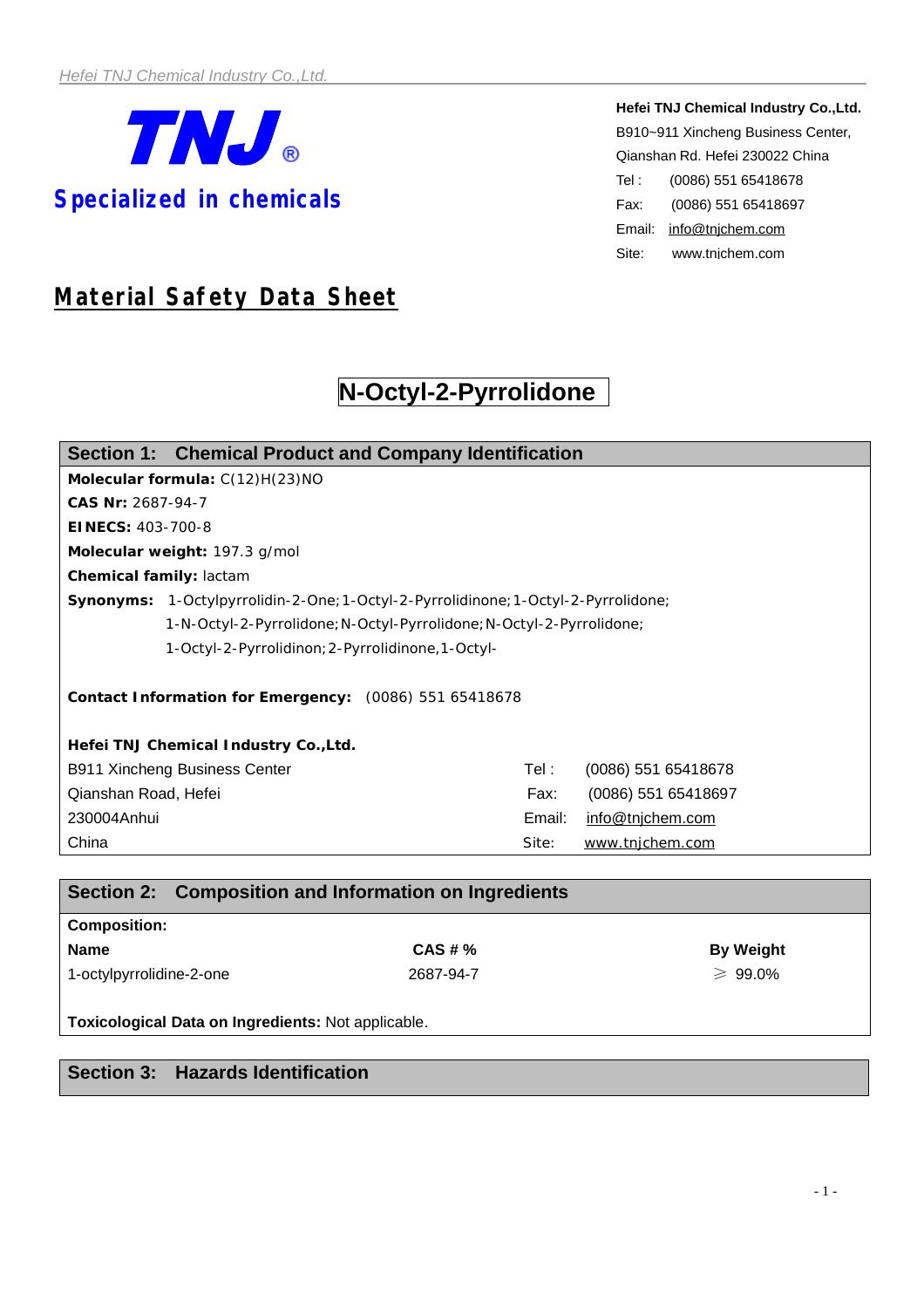# **Emergency overview**

DANGER: CORROSIVE LIQUID.

Corrosive to the skin, eyes and respiratory system.

CAUSES SEVERE BURNS.

RISK OF SERIOUS DAMAGE TO EYES.

INGESTION MAY CAUSE GASTRIC DISTURBANCES.

Avoid contact with the skin, eyes and clothing.

Avoid inhalation of mists/vapours.

Use with local exhaust ventilation.

Wear a NIOSH-certified (or equivalent) organic vapour/particulate respirator.

Wear NIOSH-certified chemical goggles.

Wear full face shield if splashing hazard exists.

Wear chemical resistant protective gloves.

Wear protective clothing.

Eye wash fountains and safety showers must be easily accessible.

### **Potential health effects**

### **Primary routes of exposure**

Routes of entry for solids and liquids include eye and skin contact, ingestion and inhalation. Routes of entry for gases include inhalation and eye contact. Skin contact may be a route of entry for liquified gases.

#### **Acute toxicity:**

Ingestion may cause corrosion of the gastrointestinal tract.

#### **Irritation:**

Corrosive to the skin, eyes and respiratory system. Skin contact may result in dermatitis and deepburns.

### **Repeated dose toxicity:**

No known chronic effects.

# **Medical conditions aggravated by overexposure:**

Data available do not indicate that there are medical conditions that are generally recognized as being aggravated by exposure to this substance/product.

See MSDS section 11 - Toxicological information.

# **Potential environmental effects**

# **Aquatic toxicity:**

Acutely toxic for aquatic organisms.

Depending on local conditions and existing concentrations, disturbances in the biodegradation process of activated sludge are possible.

# **Section 4: First Aid Measures**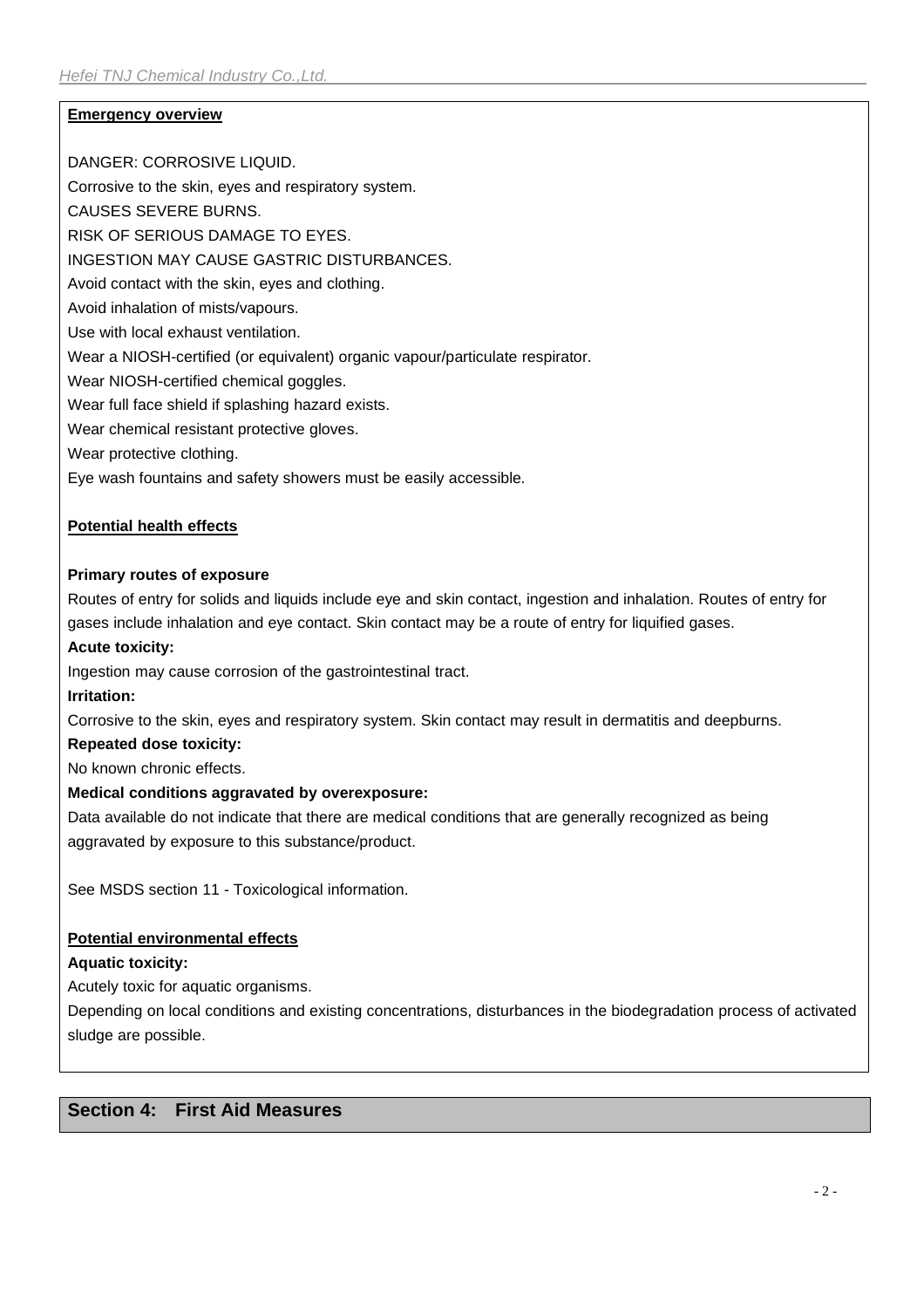# **General advice:**

Immediately remove contaminated clothing. If danger of loss of consciousness, place patient in recovery position and transport accordingly. Apply artificial respiration if necessary. First aid personnel should pay attention to their own safety.

# **If inhaled:**

Remove the affected individual into fresh air and keep the person calm. Assist in breathing if necessary. Immediate medical attention required.

# **If on skin:**

Wash affected areas thoroughly with soap and water. Remove contaminated clothing. Seek medical attention.

# **If in eyes:**

In case of contact with the eyes, rinse immediately for at least 15 minutes with plenty of water. Seek medical attention.

# **If swallowed:**

Rinse mouth and then drink plenty of water. Do not induce vomiting. Never induce vomiting or give anything by mouth if the victim is unconscious or having convulsions. Immediate medical attention required.

# **Section 5: Fire and Explosion Data**

Flash point: 142 °C (DIN 51758) Autoignition: 225 °C (DIN 51794) Lower explosion limit: 1.1 %(V) Upper explosion limit: 7.1 %(V)

# **Suitable extinguishing media:**

water, dry extinguishing media, foam, carbon dioxide

# **Hazards during fire-fighting:**

No particular hazards known.

# **Protective equipment for fire-fighting:**

Firefighters should be equipped with self-contained breathing apparatus and turn-out gear.

#### **Further information:**

If exposed to fire, keep containers cool by spraying with water.

# **NFPA Hazard codes:**

Health : 3 Fire: 1 Reactivity: 0 Special:

# **Section 6: Accidental Release Measures**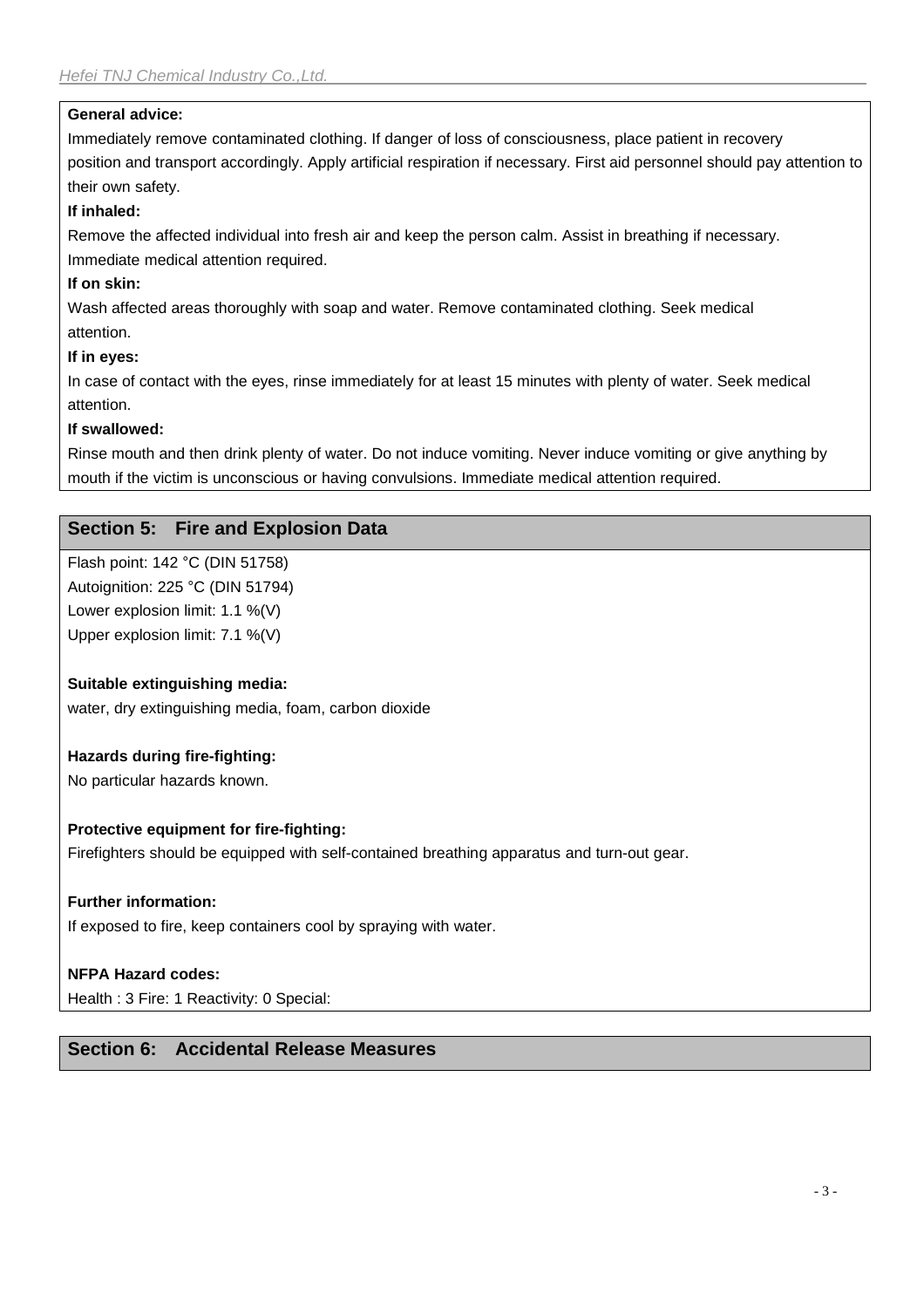#### **Personal precautions:**

Wear appropriate respiratory protection. Use personal protective clothing. Ensure adequate ventilation.

#### **Environmental precautions:**

Do not empty into drains.

This product is not regulated by RCRA. This product is not regulated by CERCLA ('Superfund').

### **Cleanup:**

Spills should be contained, solidified, and placed in suitable containers for disposal.

# **Section 7: Handling and Storage**

### **Handling**

### **General advice:**

Ensure thorough ventilation of stores and work areas.

### **Protection against fire and explosion:**

No explosion proofing necessary.

# **Storage**

#### **General advice:**

Containers should be stored tightly sealed in a dry place.

No special precautions necessary.

#### **Storage incompatibility:**

General: Segregate from acids and acid forming substances.

#### **Storage stability:**

Storage temperature: 20 °C

Storage duration: 24 Months

May yellow after lengthy storage.

# **Section 8: Exposure Controls/Personal Protection**

# **Advice on system design:**

Provide local exhaust ventilation to control vapours/mists.

Personal protective equipment

# **Respiratory protection:**

Wear a NIOSH-certified (or equivalent) organic vapour/particulate respirator. Do not exceed the maximum use concentration for the respirator facepiece/cartridge combination. For emergency or non-routine, high exposure situations, use a NIOSH-certified full facepiece pressure demand self-contained breathing apparatus (SCBA) or a full facepiece pressure demand supplied-air respirator (SAR) with escape provisions.

# **Hand protection:**

Chemical resistant protective gloves, Consult with glove manufacturer for testing data.

# **Eye protection:**

Tightly fitting safety goggles (chemical goggles) and face shield.

# **Body protection:**

Body protection must be chosen depending on activity and possible exposure, e.g. head protection, apron, protective boots, chemical-protection suit.

# **General safety and hygiene measures:**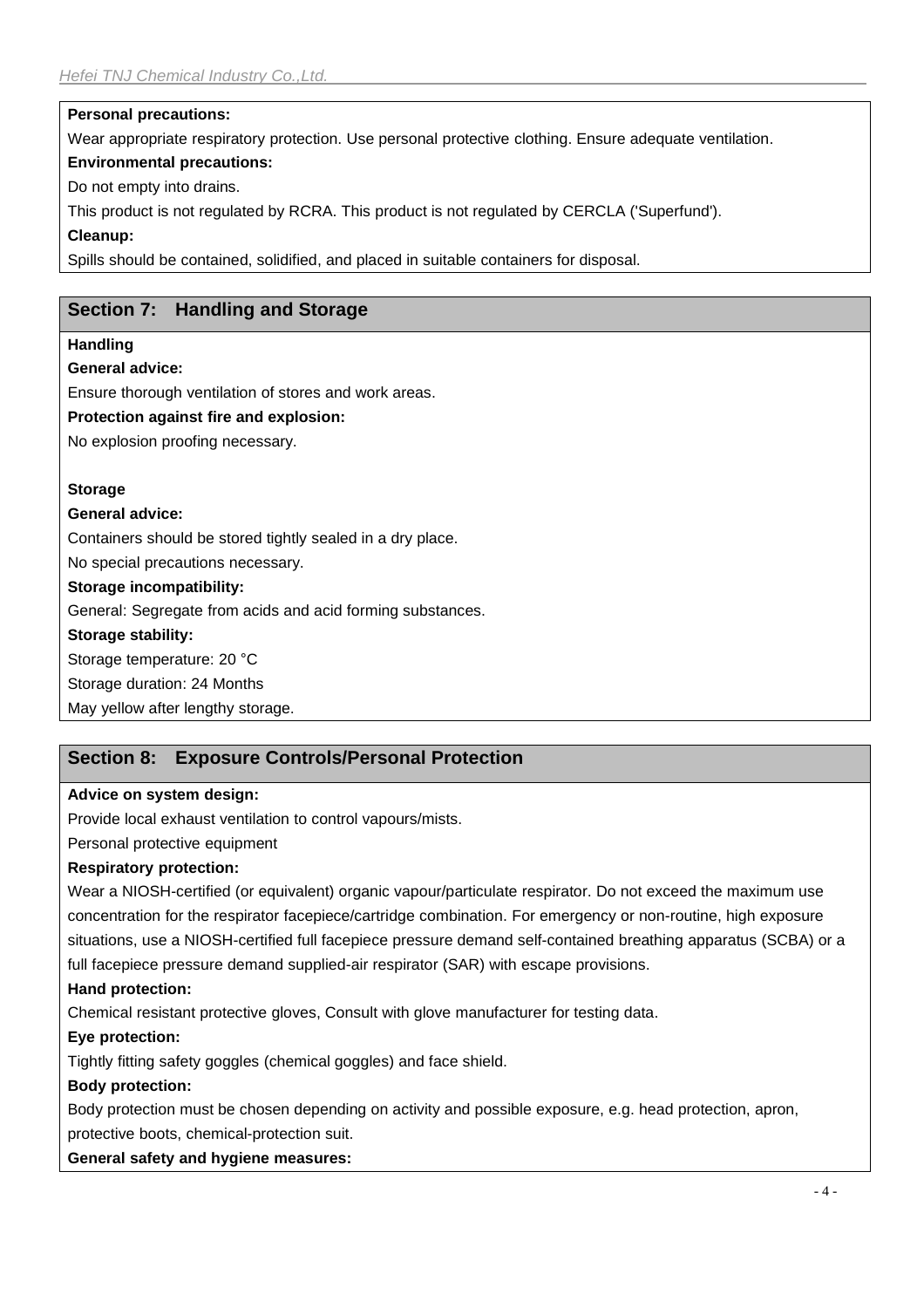Wear protective clothing as necessary to prevent contact.

|  | <b>Section 9: Physical and Chemical Properties</b> |  |  |
|--|----------------------------------------------------|--|--|
|--|----------------------------------------------------|--|--|

| Form:                              | liquid                  |
|------------------------------------|-------------------------|
| Odour:                             | amine-like              |
| Colour:                            | colourless to yellow    |
| pH value:                          | 9.1(100 g/l)            |
| Melting point:                     | $-26 °C$                |
| Boiling point:                     | 306 - 307 °C            |
| Vapour pressure:                   | 0.0008 mbar ( $20 °C$ ) |
| 0.02 mbar (55 $^{\circ}$ C)        |                         |
| Density:                           | 0.92 g/cm3 ( $20 °C$ )  |
| Relative density:                  | $0.92$ (20 °C)          |
| Partitioning coefficient noctanol/ | 4.15                    |
| water (log Pow):                   |                         |
| Viscosity, dynamic:                | 8 mPa.s (25 °C)         |
| Solubility in water:               | 1 g/l (20 $^{\circ}$ C) |
| Solubility (qualitative):          | soluble                 |
| solvent(s): organic                | solvents                |

### **Section 10: Stability and Reactivity Data**

#### **Conditions to avoid:**

No data available.

#### **Substances to avoid:**

acids, bases

#### **Hazardous reactions:**

No hazardous reactions if stored and handled as prescribed/indicated.

The product is chemically stable.

# **Decomposition products:**

Hazardous decomposition products: carbon monoxide, carbon dioxide, nitrogen oxides Corrosion to metals: No data available.

# **Section 11: Toxicological Information**

#### **Skin irritation:**

**Rabbit:** Corrosive. (OECD Guideline 404)

#### **Eye irritation :**

As the product corrodes the skin, it can be expected to have a similar effect on the eyes also.

#### **Sensitization:**

Guinea pig maximization test/guinea pig: Skin sensitizing effects were not observed in animal studies.

#### Chronic toxicity

#### **Other information:**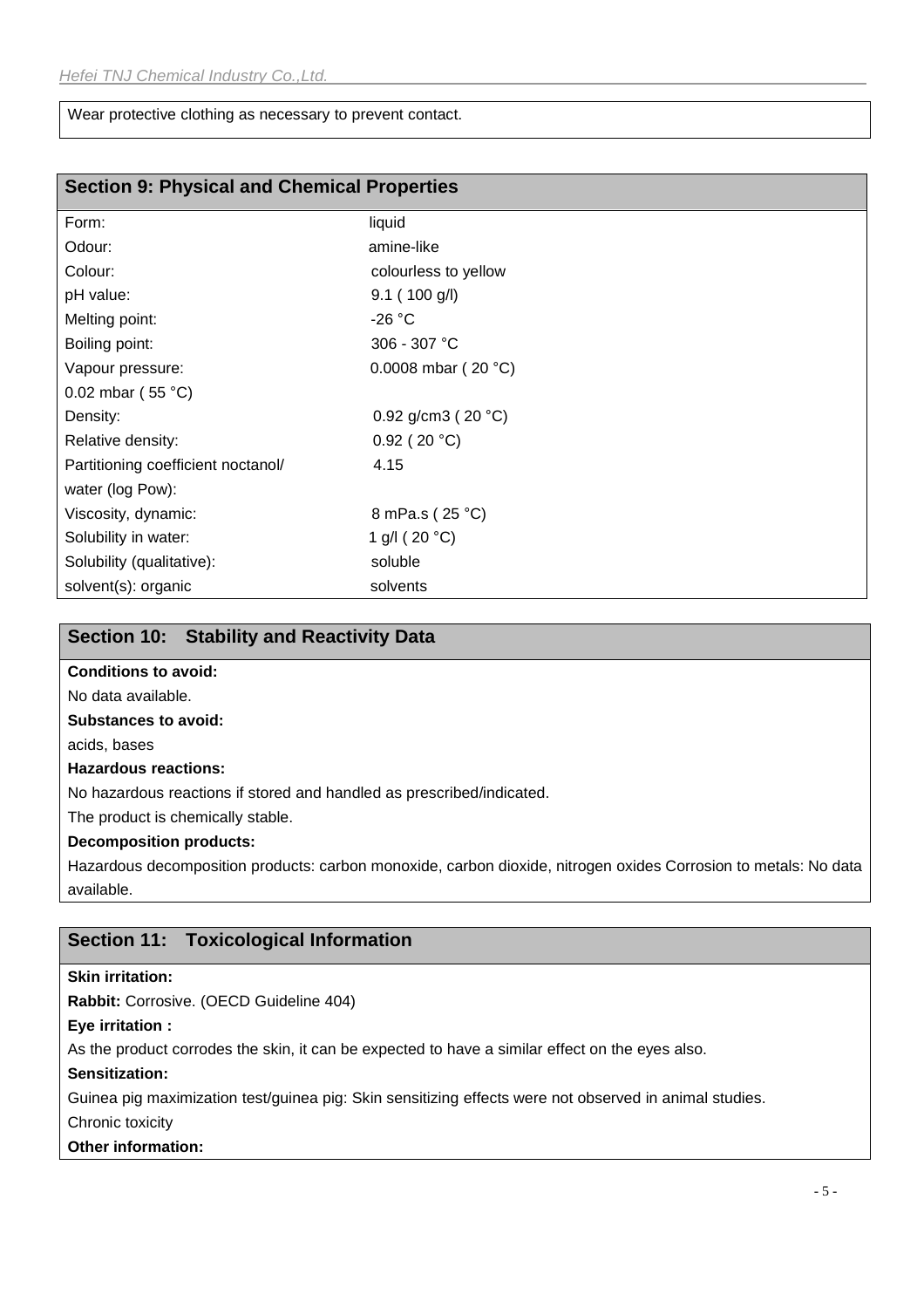No experimental evidence available for genotoxicity in vitro (Ames test negative).

### **Section 12: Ecological Information**

**Environmental fate and transport Biodegradation:** Test method: OECD 301F; ISO 9408; 92/69/EEC, C.4-D, activated sludge, domestic Method of analysis: BOD of the ThOD Degree of elimination: 80 % (28 d) **Bioaccumulation:** Because of the n-octanol/water distribution coefficient (log Pow) accumulation in organisms is possible. Chemical oxygen demand (COD): 2,558 mg/g **Adsorbable organically-bound halogen (AOX):** This product contains no organically-bound halogen. Environmental toxicity **Acute and prolonged toxicity to fish:** Directive 84/449/EEC, C.1 zebra fish/LC50 (96 h): > 12.3 - < 44.8 mg/l The statement of the toxic effect relates to the analytically determined concentration. **Acute toxicity to aquatic invertebrates:** Daphnia magna/EC50 (48 h): 12.2 mg/l **Toxicity to aquatic plants:** green algae/EC50 (96 h): 6.2 mg/l Literature data. OECD Guideline 201 green algae/EC50 (72 h): 19.0 mg/l The statement of the toxic effect relates to the analytically determined concentration. **Toxicity to microorganisms:** DIN 38412 Part 27 (draft) bacterium/EC50 (0.5 h): 460 mg/l The product has low solubility in the test medium. An aqueous solution prepared with solubilizers has been tested. OECD Guideline 209 activated sludge, domestic/EC20 (0.5 h): approx. 70 mg/l Nominal concentration. **Chronic toxicity to fish:** Brachydanio rerio No observed effect concentration (35 d) 0.91 mg/l The statement of the toxic effect relates to the analytically determined concentration. **Chronic toxicity to aquatic invertebrates:** Daphnia magna No observed effect concentration (21 d) 2.5 mg/l **Other ecotoxicological advice:** Do not release untreated into natural waters.

# **Section 13: Disposal Considerations**

#### **Waste disposal of substance:**

Do not discharge into waterways or sewer systems without proper authorization.

Dispose of in accordance with national, state and local regulations.

**Container disposal:**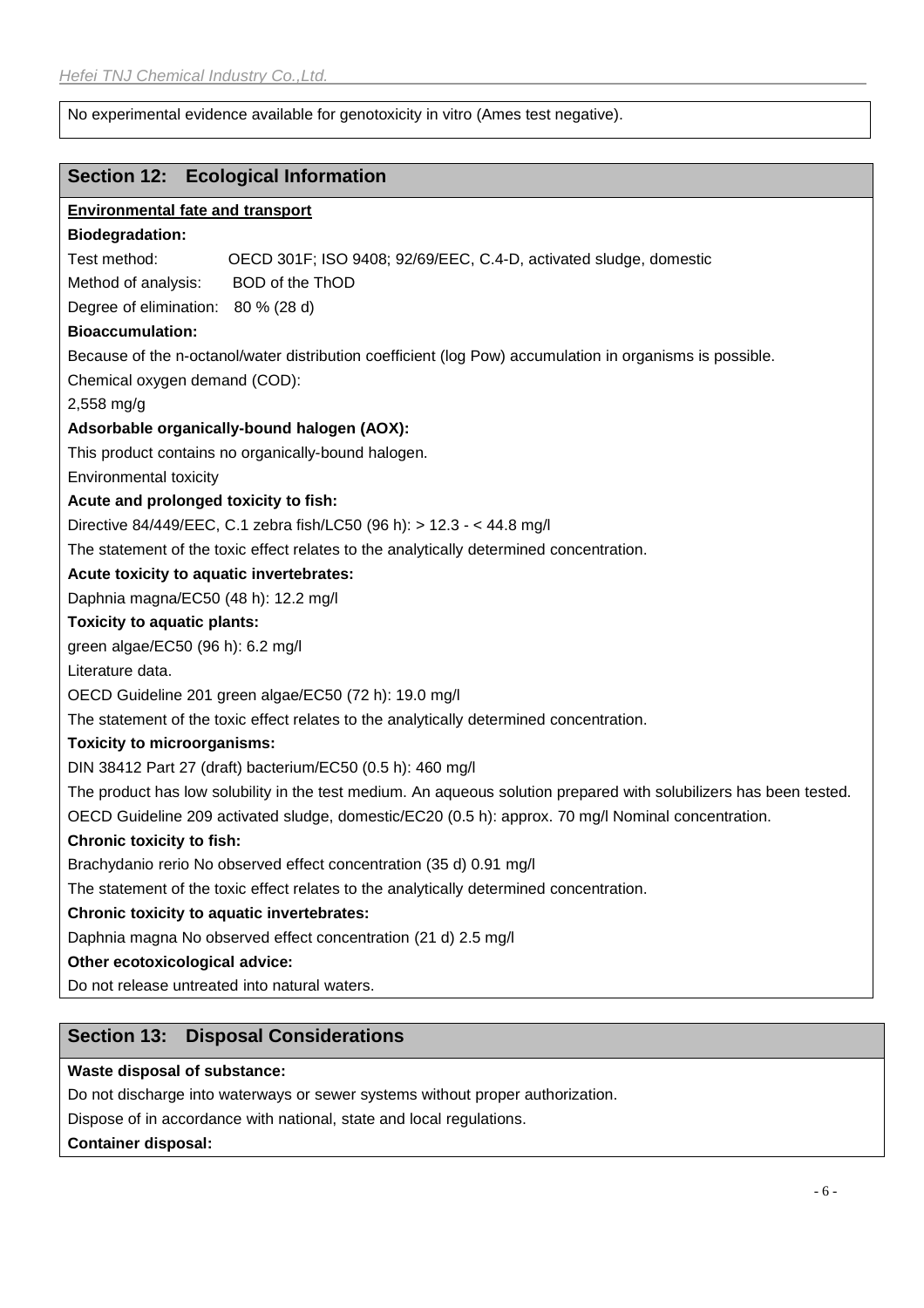Dispose of in a licensed facility. Recommend crushing, puncturing or other means to prevent unauthorized use of used containers.

# **Section 14: Transport Information**

# **Land transport**

USDOT Proper shipping name: CORROSIVE LIQUID, N.O.S. (contains 1-OCTYL-2-PYRROLIDINONE) Hazard class: 8 ID number: UN 1760 Packing group: III

### **Sea transport**

IMDG Proper shipping name: CORROSIVE LIQUID, N.O.S. contains (1-OCTYL-2-PYRROLIDINONE) Hazard class: 8 ID number: UN 1760 Packing group: III Marine pollutant: NO

# **Air transport**

IATA/ICAO Proper shipping name: CORROSIVE LIQUID, N.O.S. contains (1-OCTYL-2-PYRROLIDINONE) Hazard class: 8 ID number: UN 1760 Packing group: III

# **Section 15: Other Regulatory Information**

**Federal Regulations Registration status: TSCA,** US released / listed **OSHA hazard category:** Acute target organ effects reported, Corrosive to skin and/or eyes **SARA hazard categories (EPCRA 311/312):** Acute

# **Section 16: Other Information**

**References:** Not available.

**Other Special Considerations:** Not available. **Created:** 10/10/2005 12:10 AM **Last Updated:** 05/21/2013 12:00 PM